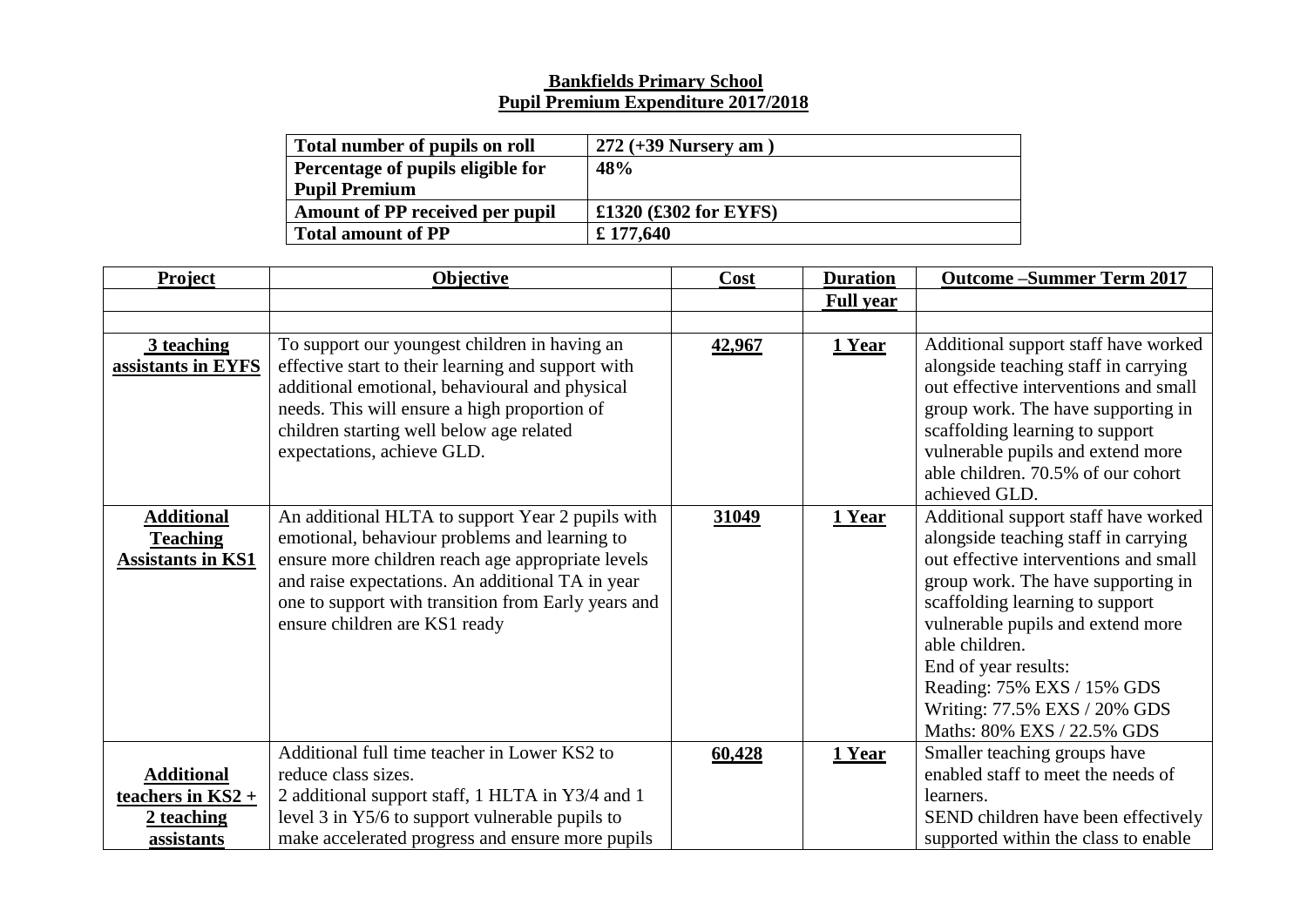| including a HLTA                                          | reach age related expectations                                                                                                                                                                                                          |        |        | them to access an age appropriate<br>curriculum as far as possible,<br>scaffolded effectively by<br>experienced and well-trained staff.<br>This has resulted in good progress<br>within a challenging new curriculum<br>HLTAs have provided resilience<br>within the team so that if a teacher is<br>out of class for a day, the children<br>receive consistent and high quality<br>cover with a member of staff who<br>knows them well. |
|-----------------------------------------------------------|-----------------------------------------------------------------------------------------------------------------------------------------------------------------------------------------------------------------------------------------|--------|--------|------------------------------------------------------------------------------------------------------------------------------------------------------------------------------------------------------------------------------------------------------------------------------------------------------------------------------------------------------------------------------------------------------------------------------------------|
| <b>Heavily subsidise</b><br>all trips and<br>residentials | Ensure that school trips and residential are<br>accessible to all children, particularly our<br>disadvantaged pupils, to broaden their experiences<br>and engage them in their learning.                                                | £8000  | 1 Year | Heavily subsidising residential and<br>all day trips has ensured that all<br>pupils are able to access visits and<br>provide a range of experiences for all<br>children. All children across school<br>have participated in trips and a<br>number of 'Engage Days' linked to<br>our curriculum.                                                                                                                                          |
| <b>Continue Thrive</b><br>practices across<br>school      | To have two fully trained thrive practitioners to<br>carry out children's assessments and deliver<br>activities to support with emotional and behaviour<br>problems<br>1xteacher - 1 afternoon per week for EYFS<br>HLTAs Key stage 1&2 | £11515 | 1 Year | With an increased number of staff<br>trained to deliver Thrive, more of our<br>vulnerable pupils have had access to<br>social and emotional support<br>working on a number of areas<br>including developing resilience,<br>managing anger and many more.<br>This additional support has provided<br>these children with the additional<br>stability and nurturing needed to be<br>able to achieve their best.                            |
| Subsidise out of<br>hours provision                       | To subsidise out of hours provision for vulnerable<br>children and to make the provision accessible to<br>low income families                                                                                                           | £3200  | 1 Year | Out of hours provision is used by a<br>range of families. Spaces have been<br>an option for vulnerable families<br>who require additional support with<br>attendance and difficult family<br>circumstances.                                                                                                                                                                                                                              |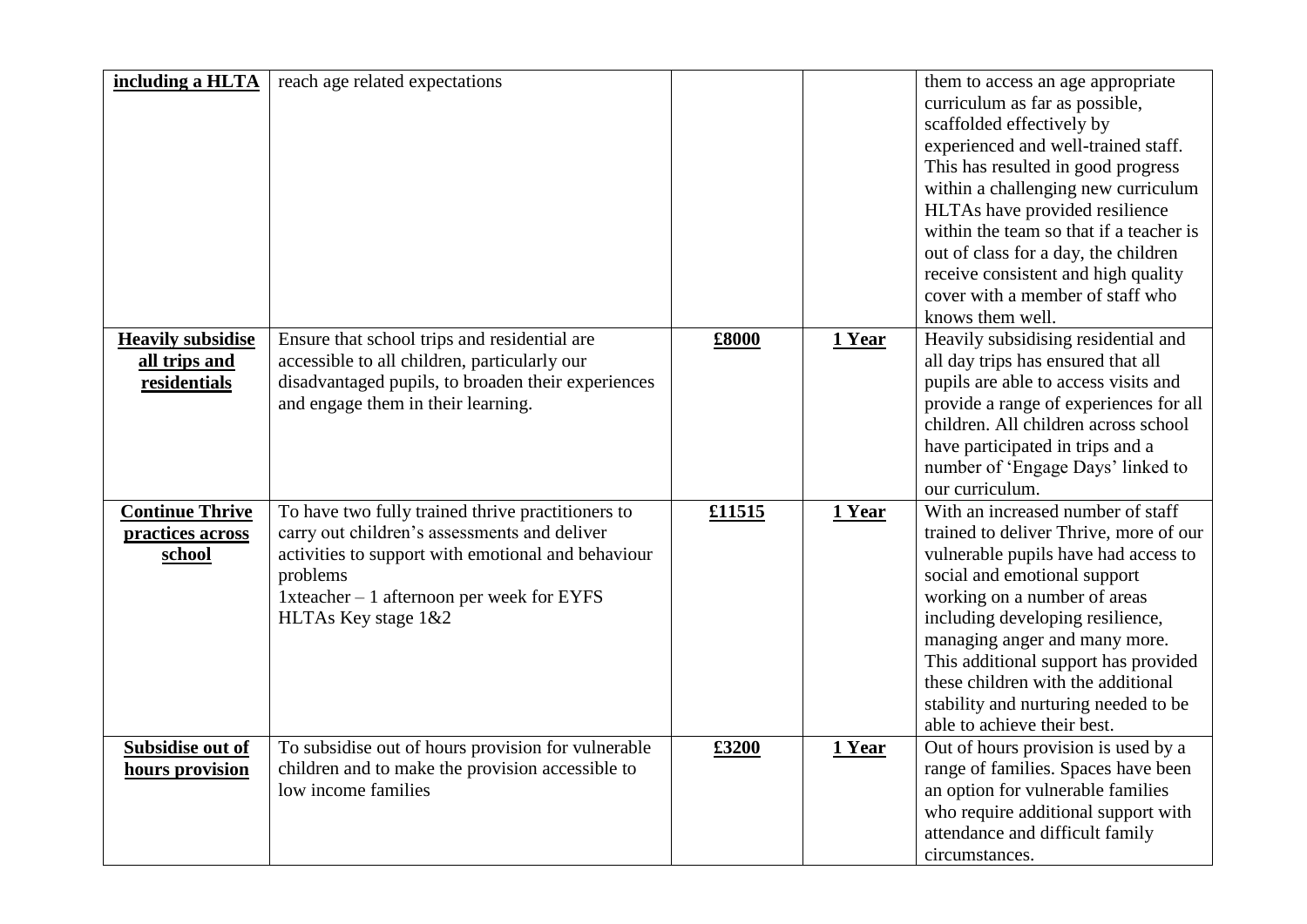| <b>Counselling</b><br>service                                              | To provide additional support for children with<br>emotional and behavioural difficulties                                                                               | £2100 | 1 Year                        | Our counsellor has worked with a<br>number of children and paretns this<br>year providing effective support for<br>children in times of crisis and also<br>long-term support for those who<br>need it. She also works closely<br>alongside our SENDCo to support<br>our pupils.                                                                    |
|----------------------------------------------------------------------------|-------------------------------------------------------------------------------------------------------------------------------------------------------------------------|-------|-------------------------------|----------------------------------------------------------------------------------------------------------------------------------------------------------------------------------------------------------------------------------------------------------------------------------------------------------------------------------------------------|
| <b>After School</b><br><b>Tuition</b>                                      | To provide additional intervention for children<br>who are at risk of underachieving in English and<br>maths                                                            | £5250 | <b>Throughout</b><br>the year | After-school tuition has taken place<br>across Y2-6 since Autumn Term.<br>These targeted sessions for our<br>vulnerable pupils focus specifically<br>on children at risk of<br>underachieving. These sessions have<br>enabled teachers to act swiftly to<br>address underachievement and<br>support children in achieving their<br>full potential. |
| <b>Year 6 Booster</b><br>classes in spring<br>term prior to<br><b>SATs</b> | To raise standards in English and Maths of Y6<br>pupils to increase the percentage of vulnerable<br>pupils making expected progress and becoming<br>KS3 ready           | £1500 | <b>Spring</b><br>term         | Boosters delivered by experienced<br>staff. Booster sessions were targeted<br>specifically to small groups of our<br>most vulnerable children and were<br>planned carefully to meet their<br>needs.<br>End of year results:<br>Reading 75% EXS / 31.3% GD<br>Writing 87.5% EXS / 28% GD<br>SPaG 84.4% EXS / 46.9% GD<br>Maths 84.4% EXS / 25% GD   |
| <b>Transport costs</b>                                                     | Taxi costs to support vulnerable families who are<br>temporarily living elsewhere                                                                                       | £180  | 1 Year                        | Transport was provided to support<br>our vulnerable children at times of<br>family crisis and to ensure stability<br>and regular attendance.                                                                                                                                                                                                       |
| <b>Attendance</b><br>rewards                                               | Rewards to encourage regular attendance and<br>encourage vulnerable families to improve<br>attendance when necessary (bowling trips, 100%)<br>termly attendance prizes) | £450  | <b>Throughout</b><br>year     | Attendance awards have been very<br>successful with the childern in<br>encouraging the best possible<br>attendance. Staff also support this by                                                                                                                                                                                                     |